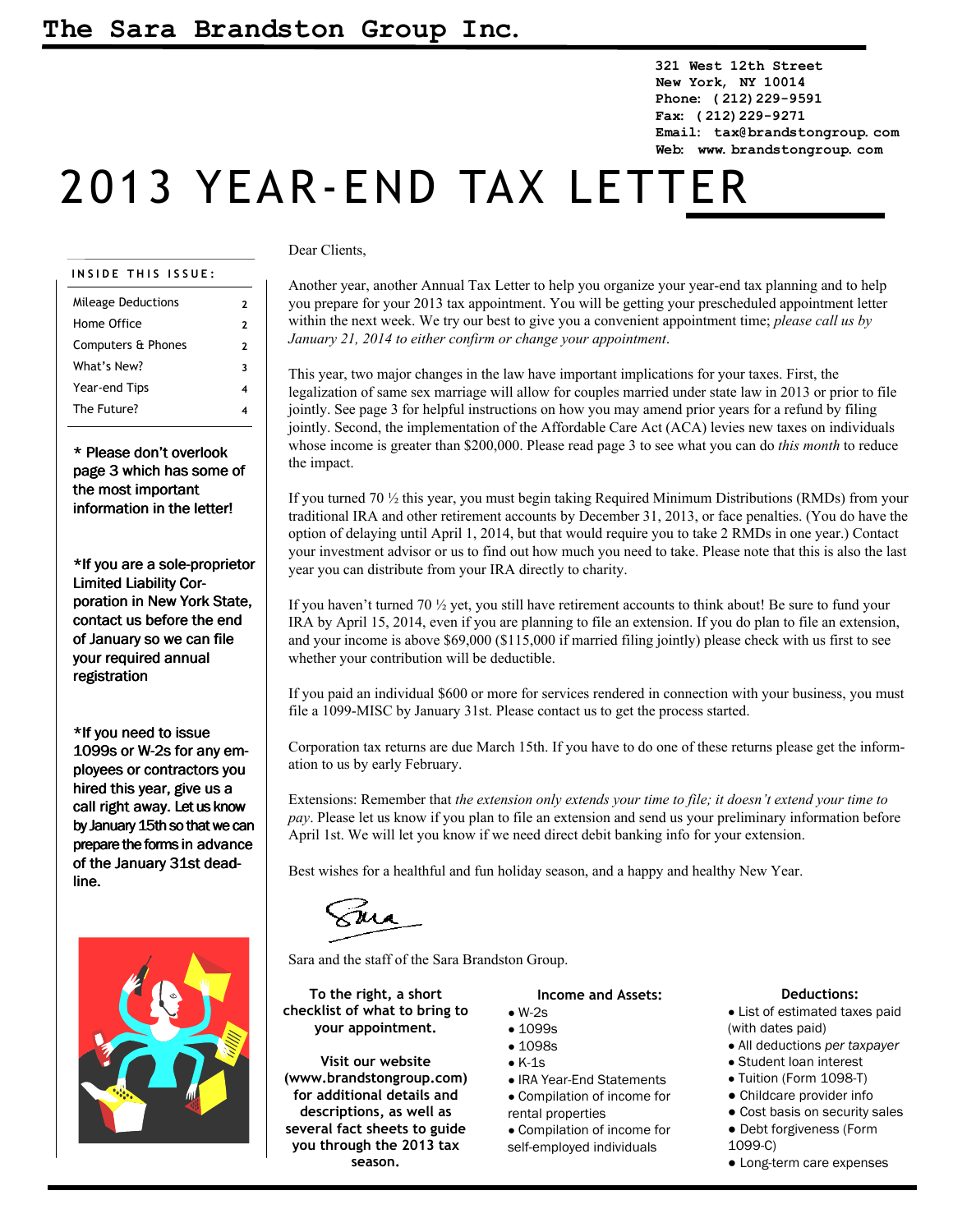

*Caution: the IRS is very attentive to taxpayers who write off local travel costs.* 

*A daily log of business use is essential. Also, don't forget to record the beginning and the year-end odometer readings.*

# $D$  **EDUCTING** MILEAGE?

**Did you drive for charity?** If so, you can deduct **14¢** for every mile you drove.

**If your medical expenses are substantial,** you may want to calculate a mileage deduction. Medical miles for 2013 are calculated at **24¢ per mile.**

**If you drove for business purposes,** the situation is a little more complicated: First decide which miles qualify.

**Use the following three scenarios to determine how many miles you can deduct:** 

Keep in mind the following statement: **In general, commuting is not deductible.** 

**If you have an office or regular place of business outside your home,** you may not deduct miles commuting to and from work or to your first or from your last stop, but you may deduct mileage to drive to a *temporary work place* (less than one year's duration) and mileage to and from different work locations during the day.

**If you have an office in your home that qualifies for a home office deduction,** all of your business-related mileage is deductible.

**If you work out of your home but do not qualify for the home office deduction,** the distance between home and your first stop and between your last stop and home are nondeductible commuting miles. You should carefully plan to have your first and last stops close to home to maximize the mileage deduction.

A trip to the bank, post office, or a nearby supplier can help increase deductible business miles.

**Once you have determined which miles to count,** you need to decide whether to use the *standard mileage* rate or actual expenses.

The *standard mileage rate for qualified business use* for 2013 is **56.5¢ per mile.**

**Which method is best?**  In general, the standard method works best if your business miles are high or your vehicle is economical to run.

The actual expense method works best if your vehicle weighs over 6000 pounds, is costly to run, or you do not have that many miles in total.

# **D O Y O U W O R K A T H O M E ?**

**NEW FOR 2013: The IRS has provided a new simplified home office deduction, if you choose.** Instead of calculating all of the above information, \$5 per square foot can be deducted (maximum \$1,500). The IRS estimates that the new calculation will save taxpayers 1.6 million hours per year.

*If you are self-employed*, you may qualify for the home office deduction if you use a portion of your home **exclusively** as your principal place of business, to store inventory, or to conduct substantial management or administrative activities. There can be no

other fixed location where the above activities can be done.

*If you are an employee*, your home office must be required by your employer.

The office space still needs to be **used regularly and exclusively for business**. You can not have any other usage of the area whatsoever. Using your office for personal or investment reasons eliminates the deduction as far as the IRS is concerned, so be careful to keep your office space and computer usage all business.

Having a deductible home office means you can deduct all of your local business travel as described earlier, and you will not have to keep a log of computer usage because your computer will be used exclusively for business.

If your office qualifies, you will need additional information: Measure the business space and the total space. You will also need your mortgage interest, taxes, insurance, association fees, repairs, maintenance, utilities, garbage, security, and rent paid. Also, provide an accounting of the total invest ment in your home.

*To avail yourself of tax deductions, you need to be organized and well documented.* 

*Save proof of all tax deductible purchases.* 



# **COMPUTER & CELL PHONE GUIDELINES**

Did you buy a computer that you would like to deduct? You can use the following guide to determine what is deductible.

*If you are an employee*, a computer must be required as a condition of employment and for the convenience of your employer to be deductible.

*If you are self-employed*, the business percentage of computer usage, measured by time, is deductible.

*If you are a student,* the use of a computer is not deductible, but you can tap your 529

plan for a computer purchase.

*Keep a log of computer usage to support your deduction.* 

**Cell phone deductions are as follows:** 

*Employees required to use cell phones for work* can deduct cell phone use to the extent used for business.

*Self employed individuals* can deduct business cell phone usage. The IRS, however, still has a hard time believing a cell phone is 100% for business. It's wise to keep a log of use.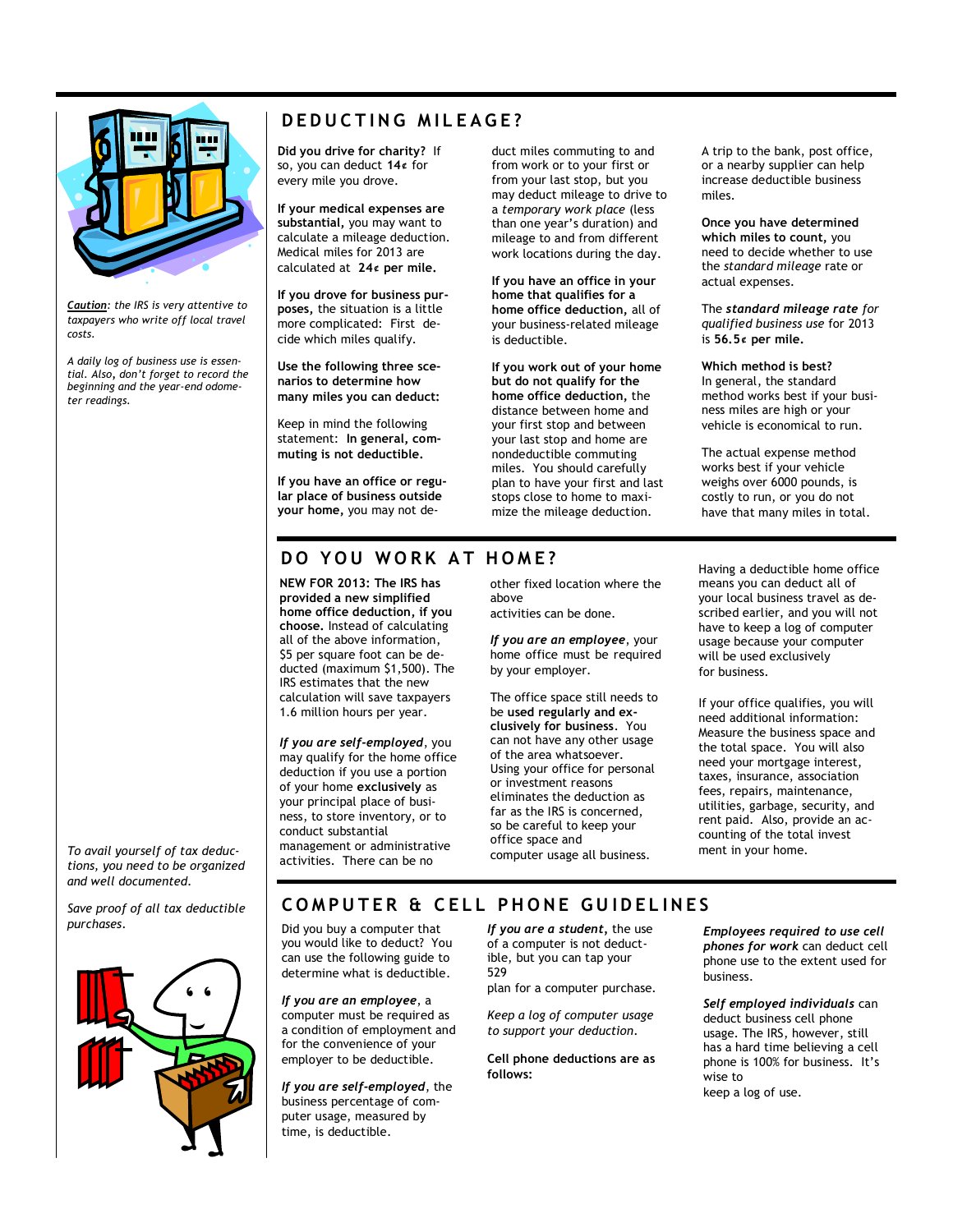# WHAT'S NEW FOR 2013? Expiring Provisions Obamacare provisions. In ad-

## *Obamacare Surcharges*

**Is your income over \$400,000 (single), \$425,000 (head of household), or \$450,000 (married/joint)?**

● You will be paying tax at a new 39.6% tax rate.

● You will also be paying tax at 20% on qualified dividends and long term capital gains.

**Is your income over \$250,000 (single), \$275,000 head of household), or \$300,000 Married/joint)?** Your itemized deductions and exemptions will begin to phase out at these levels.

## **Is your income over \$200,000 (single) or \$250,000 (married/ joint)?**

● In order to help fund Obamacare, you will pay an extra 3.8% in tax to the extent your *investment income exceeds the above threshold. ●* You will also pay a Medicare 9% surtax to the extent your *earned income* (from working) exceeds the above levels.

## **There are 2 strategies you can employ before year's end that could help reduce the impact of ACA surcharges:**

● First, check that you've fully funded your 401k. If your employer will allow you to increase your contribution on your last 1 or 2 paychecks, do it. Remember that if you are umder age 50, you can defer up to \$17,500, or \$23,000 if you're 50 or over.

*●* If you can't reduce your tax liability, you can try to ensure that you're at least covered against penalties on the additional taxes. You could change your withholding on your last paycheck to single, 0 exemptions, which is the largest withholding category available. Or, check with us for a year-end planning appointment to determine if you can pay additional estimated taxes. Call before January 15th to schedule an appointment.

# *Same-Sex Marriage*

**Are you part of a same-sex relationship?** If you were **legally married** in 2013 or before, you will file all future federal tax returns as married. You may be able to amend old years in which you were legally married, if you so choose.

#### **Are you married?**

● You have been **permanently** saved from the marriage tax penalty in the lower tax brackets.

● On the other hand, Obamacare, as mentioned above, has put a distinctive disadvantage to marriage at high income levels.

## **Do you have young children?**

You can still benefit from the Child Tax Credit, the Earned Income Credit, and the Dependent Care Credit at the same levels as in the past. The tax goodies have been extended through 2017.

## **Do you have children in college?** The American Opportunity Tax Credit is still a part of the tax picture until 2017 if you meet the qualifications. This credit of up to \$2,500 has helped many taxpayers to finance higher education.

# *Foreign Asset Holders*

## **Do you have an interest in foreign assets?**

● If you have signing authority over one or more foreign accounts (including bank, brokerage, and mutual fund accounts, trusts, and nongovernmental retirement accounts), and the assets in those accounts totaled more than \$10,000 at any point in 2013, then you must file a "Foreign Bank Account Reporting Form" (as a separate return) no later than June 30th.

● This is an information return, so no payments will be due. However, there are significant fines for failure to file, or for late filing.

# *Expiring Provisions*

**2013 is your last chance for the following deductions:** 

- The \$250 teacher's classroom supply deduction
- The deduction for sales tax ● Tax-free distributions from IRAs to charity.

#### **Do you own a home?**

● The deduction for mortgage insurance premiums for qualifying taxpayers has been extended through 2013. ● Also, the exclusion from income of principal residence cancelled debt has been ex-

tended through the end of the year. These tax breaks will not exist in 2014.

**Did you finally buy new windows or insulation?** 2013 is your last chance to get an energy credit for these purchases.

## **Are you paying on student**

**loans?** The interest on old loans of up to \$2,500 is still deductible. This deduction is scheduled to end after 2013.

● 2013 is also your last chance for \$500,000 Sec 179 expensing, the Research Tax Credit, the Work Opportunity credit, 15 year recovery on leasehold improvements, and 50% bonus depreciation.

# *Miscellany*

**Do you usually pay AMT?** The Alternative minimum tax is still with us, but it was **permanently patched.** Without this patch, 60 million additional households would have paid this unpleasant tax.

**Are you funding an IRA?** You can contribute an extra \$500 in 2013.

**Are you an investor?** You are still in luck. Capital gains and qualified dividends are still free of Federal tax in the 10% and 15% tax bracket, and 15% in all higher brackets up to the new 39.6% bracket. These tax-advantaged capital gains were scheduled to end on December 31 of 2012.

dition to the two new surtaxes for high income individuals, 2013 also brings the follow ing changes:

• The threshold for deducting medical expenses will increase to 10% for those under age 65. ● Annual FSA contributions will be capped at \$2,500.

● Health plans will pay an an nual fee.

● Beginning on October 1, 2013, taxpayers are able to purchase health insurance through online exchanges. Coverage on this insurance begins in 2014.

## **In 2014:**

● Individuals not having health insurance will face a penalty under current law . Lower income taxpayers will qualify for assistance.

#### **In 2015:**

● Large employers not offering health insurance must pay a penalty.